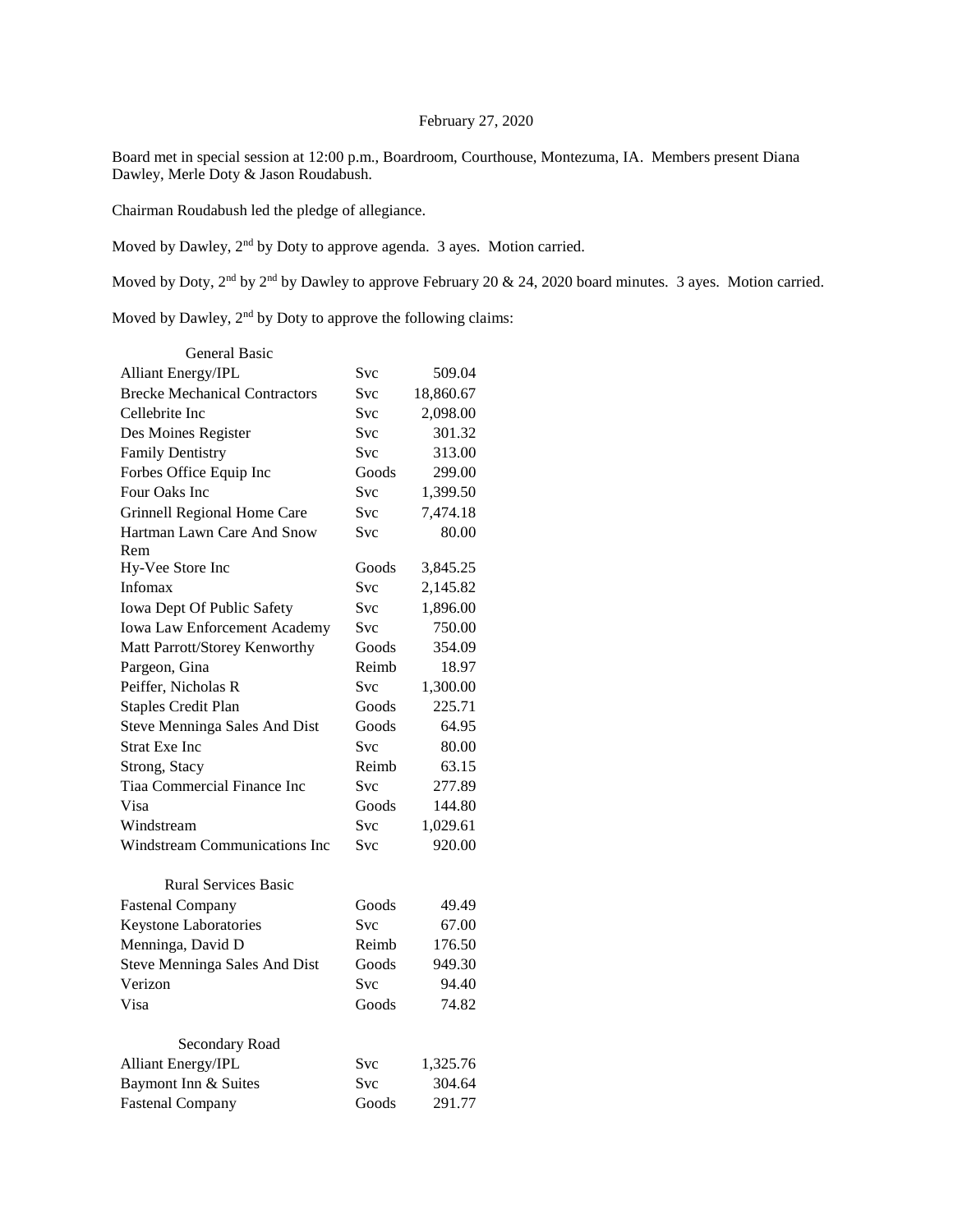| Independent Salt Co                   | Goods      | 7,127.96 |
|---------------------------------------|------------|----------|
| Kuntz, Craig                          | <b>Svc</b> | 190.73   |
| <b>Manatts</b> Inc                    | Goods      | 5,083.18 |
| Tifco Industries, Inc.                | Goods      | 1,778.15 |
| United States Cellular                | Svc        | 144.40   |
| <b>Emergency Management Agency</b>    |            |          |
| Des Moines Register                   | <b>Svc</b> | 65.34    |
| Modern Marketing                      | Goods      | 222.66   |
| The Record                            | <b>Svc</b> | 36.00    |
| <b>Visa</b>                           | Goods      | 62.48    |
| Windstream                            | Svc        | 98.40    |
| Windstream Communications Inc         | Svc        | 240.00   |
| E-911                                 |            |          |
| AT&T                                  | <b>Svc</b> | 45.67    |
| <b>Brooklyn Mut Telecommunication</b> | <b>Svc</b> | 201.70   |
| Century Link                          | Svc        | 37.84    |
| Windstream                            | <b>Svc</b> | 4,012.92 |
| Windstream Communication              | Svc        | 1.825.78 |

3 ayes. Motion carried.

Moved by Doty, 2nd by Dawley to approve the following utility permits:

 $\bullet$  #20-27U to Alliant Energy for work in Sections 34 & 35, Malcom Township

 #20-28U to Alliant Energy for work in Section 1, Malcom Township & Section 6, Bear Creek Township 3 ayes. Motion carried.

Moved by Dawley, 2<sup>nd</sup> by Doty to approve job description for Park Technician, Conservation Department. 3 ayes. Motion carried.

Moved by Dawley, 2<sup>nd</sup> by Doty to approve agreement with Windstream for internet service. 3 ayes. Motion carried.

12:30 p.m. Board held canvass of votes for the February 25, 2020 Special Election for City of Montezuma – Fill Vacancy and Montezuma Community School – Fill Vacancy. Votes cast for each office were read. It was moved by Doty, 2<sup>nd</sup> by Dawley to accept canvass results as presented from the auditor's office and approve Abstract of Votes declaring candidates receiving the most votes to be winners and authorize Jason Roudabush, Chairman to sign Certificates of Election. 3 ayes. Motion carried.

1:00 p.m. Moved by Dawley, 2nd by Doty to enter into public hearing regarding Poweshiek County Proposed Property Tax Levy for Fiscal Year July 1, 2020 to June 30, 2021. Present: Jason Roudabush, Diana Dawley, Merle Doty, Supervisors and Missy Eilander, Auditor. No one was present to object to or argue in favor of the proposed tax levy. 1:05 p.m. Moved by Doty,  $2<sup>nd</sup>$  by Dawley to end public hearing. 3 ayes. Motion carried.

Moved by Doty, 2nd by Dawley to approve Resolution #2020-16 Approval of FY'21 Maximum Property Tax Dollars. Roll call vote: Roudabush – aye; Dawley – aye; Doty – aye. Motion carried.

## **RESOLUTION #2020-16 APPROVAL OF FY'21 MAXIMUM PROPERTY TAX DOLLARS**

WHEREAS, the Poweshiek County Board of Supervisors have considered the proposed FY'21 Poweshiek County maximum property tax dollars for both General County Services and Rural County Services, and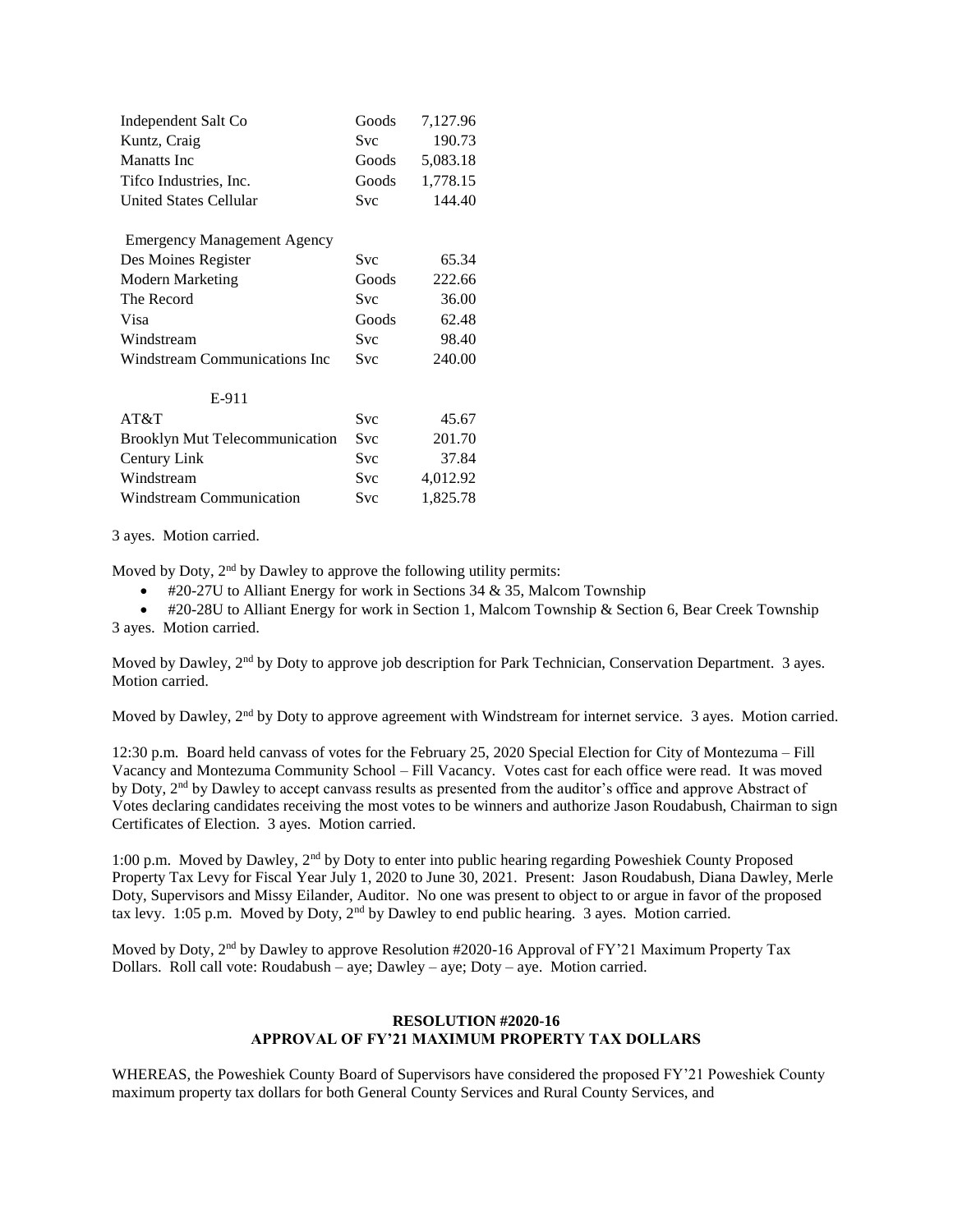WHEREAS, a notice concerning the proposed county maximum property tax dollars was published as required and posted on county web site, and

WHEREAS, a public hearing concerning the proposed county maximum property tax dollars was held on February 27, 2020,

NOW THEREFORE BE IT RESOLVED by the Board of Supervisors of Poweshiek County that the maximum property tax dollars for General County Services and Rural County Services for FY'21 shall not exceed the following:

General County Services – \$4,427,136 Rural County Services – \$3,288,780 The Maximum Property Tax dollars requested in either General County Services or Rural County Services for FY'21 represents an increase of greater than 102% from the Maximum Property Tax dollars requested for FY'20. Roll Call Vote: Jason Roudabush – AYE Merle Doty – AYE Diana Dawley – AYE Passed and adopted this 27<sup>th</sup> day of February, 2020

Jason Roudabush, Chairman

Merle Doty, Vice Chairman

Diana Dawley, Member

Attest:

Melissa Eilander, Poweshiek County Auditor

1:20 p.m. Moved by Dawley, 2nd by Doty to adjourn. 3 ayes. Motion carried.

Melissa Eilander, Poweshiek County Auditor Jason Roudabush, Chairman

## March 2, 2020

Board met in regular session at 8:30 a.m., Boardroom, Courthouse, Montezuma, IA. Members present Diana Dawley, Merle Doty & Jason Roudabush.

\_\_\_\_\_\_\_\_\_\_\_\_\_\_\_\_\_\_\_\_\_\_\_\_\_\_\_\_\_\_\_\_\_\_\_\_ \_\_\_\_\_\_\_\_\_\_\_\_\_\_\_\_\_\_\_\_\_\_\_\_\_\_\_

Chairman Roudabush led the pledge of allegiance.

Moved by Doty, 2<sup>nd</sup> by Dawley to approve agenda. 3 ayes. Motion carried.

8:30 a.m. Matt Eichenberger, Maintenance/Safety Director met with board. Matt stated the main floor hallway and auditor's office wood floors are in need of refinishing. Matt received quotes from 3 businesses for the floor refinish. Bids received were as follows:

- Wheeler Construction \$7,585.00
- Barnum Floors \$13,321.93
- Phillips' Floors \$15,984.48

Moved by Doty, 2<sup>nd</sup> by Dawley to approve bid from Wheeler Construction in the amount of \$7,585.00. 3 ayes. Motion carried.